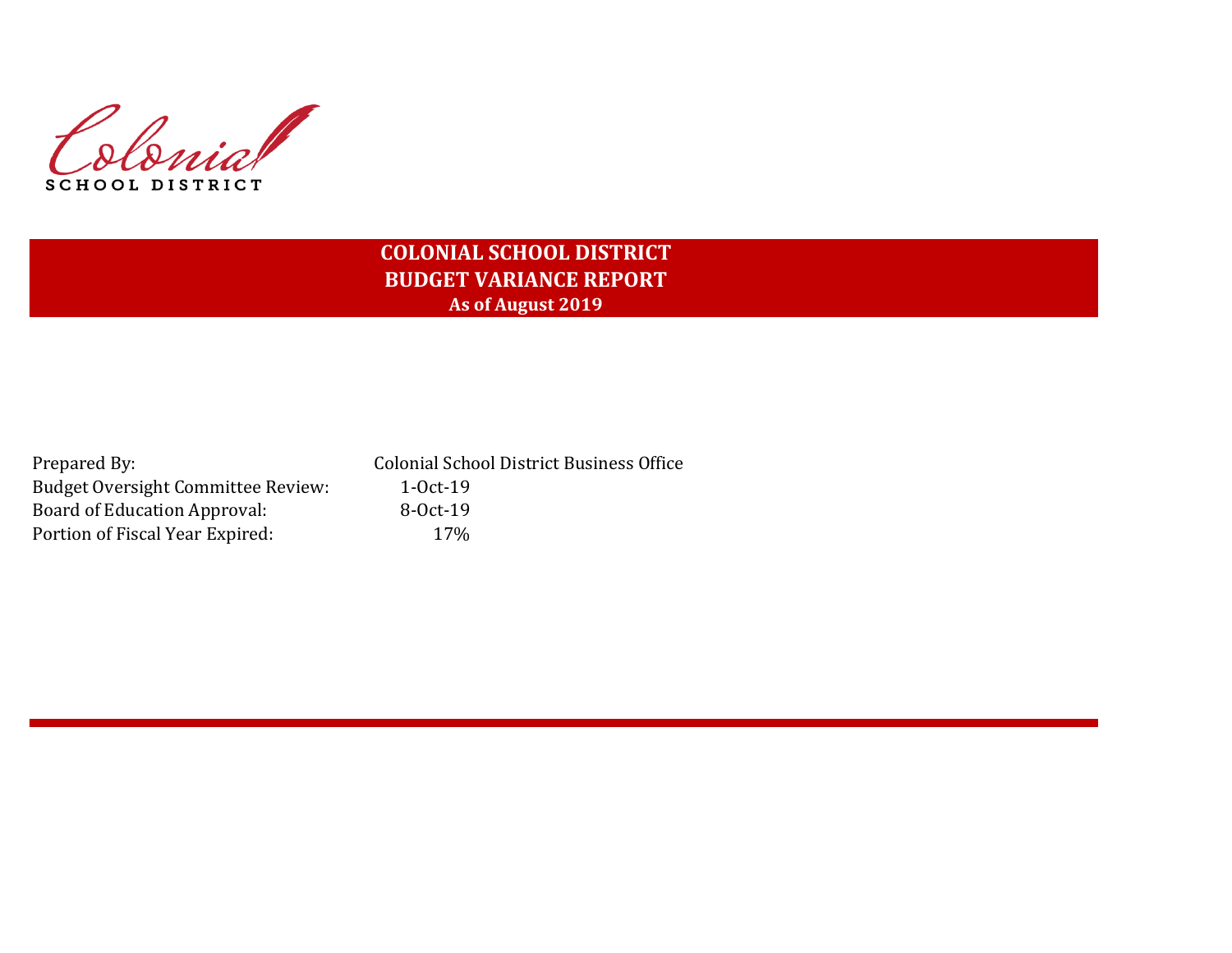| SCHOOL DISTRICT                    | <b>Board</b><br>Approved<br><b>Budget</b> | Receipt<br>to Date | Percent<br><b>Received</b> | <b>Variance</b>  |
|------------------------------------|-------------------------------------------|--------------------|----------------------------|------------------|
| <b>DISCRETIONARY STATE REVENUE</b> |                                           |                    |                            |                  |
| Division II Costs, AOC             | 2,242,315                                 | 326,247.00         | 14.55%                     | (1,916,068.00)   |
| Division III Equalization          | 5,134,128                                 | 4,576,308.00       | 89.14%                     | (557, 820.00)    |
| <b>Educational Sustainment</b>     | 2,119,445                                 | 1,911,213.00       | 90.18%                     | (208, 232.00)    |
| Excellence/Admin Option            | 31,850                                    | 28,665.00          | 90.00%                     | (3, 185.00)      |
| <b>SUBTOTAL</b>                    | 9,527,738                                 | 6,842,433.00       | 71.82%                     | (2,685,305.00)   |
| <b>RESTRICTED STATE REVENUE</b>    |                                           |                    |                            |                  |
| State formula salaries             | 70,313,570                                | 63,282,213.00      | 90.00%                     | (7,031,357.00)   |
| Cafeteria Salaries                 | 2,408,388                                 | 1,216,892.00       | 50.53%                     | (1, 191, 496.00) |
| Division II Costs, AOC - Voc       | 187,837                                   | 148,378.00         | 78.99%                     | (39, 459.00)     |
| Division II Costs, Energy          | 1,637,780                                 | 1,710,562.00       | 104.44%                    | 72,782.00        |
| <b>State Transportation</b>        | 7,026,100                                 | 3,086,337.00       | 43.93%                     | (3,939,763.00)   |
| Drivers Ed                         | 27,969                                    | 32,432.00          | 115.96%                    | 4,463.00         |
| <b>Unique Alternative</b>          | 846,205                                   | 423,103.00         | 50.00%                     | (423, 102.00)    |
| <b>Related Services</b>            | 422,844                                   | 380,560.00         | 90.00%                     | (42, 284.00)     |
| <b>Professional Development</b>    | 110,643                                   | 57,110.00          | 51.62%                     | (53, 533.00)     |
| <b>Technology Block Grant</b>      | 283,650                                   | 255,782.00         | 90.18%                     | (27,868.00)      |
| <b>Student Success Block Grant</b> | 740,676                                   | 740,676.00         | 100.00%                    |                  |
| Opportunity funding                | 2,349,104                                 | 1,174,552.00       | 50.00%                     | (1, 174, 552.00) |
| <b>Other State Revenue</b>         | 50,000                                    | 4,072.00           | 8.14%                      | (45, 928.00)     |
| John G. Leach                      | 7,739,985                                 | 7,738,417.83       | 99.98%                     | (1, 567.17)      |
| ECAP (Pre-K State grant)           | 290,100                                   | 290,100.00         | 100.00%                    |                  |
| Minor Capital Improvements         | 947,265                                   |                    | 0.00%                      | (947, 265.00)    |
| <b>SUBTOTAL</b>                    | 95,382,116                                | 80,541,186.83      | 84.44%                     | (14,840,929.17)  |
| Operational budget reduction       | $-1,957,507$                              |                    |                            |                  |
| <b>TOTAL STATE REVENUE</b>         | 102,952,347                               | 87,383,620         | 84.88%                     | (15,568,727.17)  |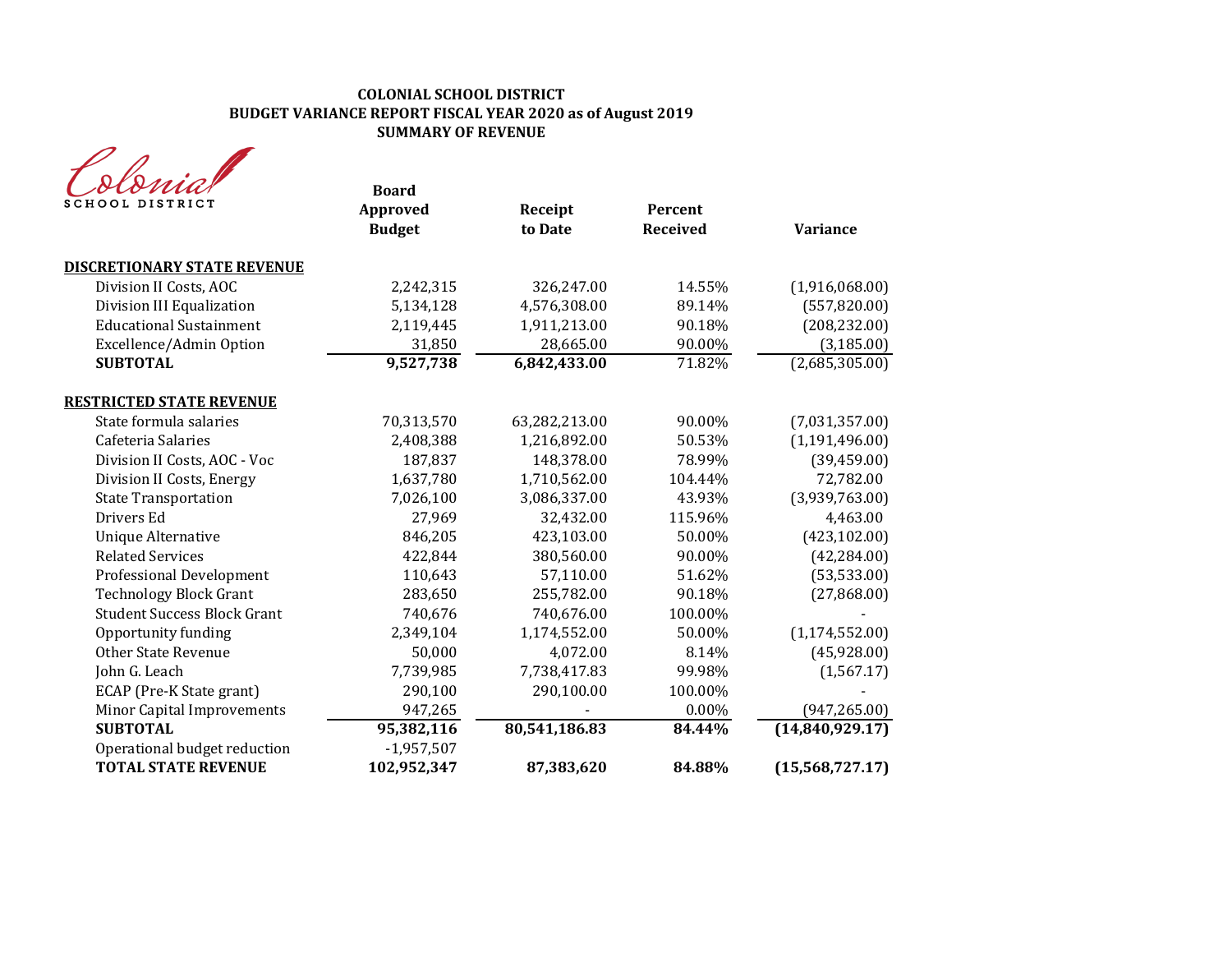| MA              |
|-----------------|
| SCHOOL DISTRICT |

| SCHOOL DISTRICT                     | <b>Board</b><br>Approved<br><b>Budget</b> | Receipt<br>to Date | Percent<br><b>Received</b> | <b>Variance</b>   |
|-------------------------------------|-------------------------------------------|--------------------|----------------------------|-------------------|
| DISCRETIONARY LOCAL REVENUE         |                                           |                    |                            |                   |
| <b>Current Expense Tax Receipts</b> | 46,927,054                                | 979,008.51         | 2.09%                      | (45, 948, 045.49) |
| Interest                            | 750,000                                   | 196,361.95         | 26.18%                     | (553, 638.05)     |
| Athletics                           | 15,000                                    |                    | $0.00\%$                   | (15,000.00)       |
| <b>Indirect Costs</b>               | 350,000                                   |                    | $0.00\%$                   | (350,000.00)      |
| <b>CSCRP</b>                        | 59,000                                    | 20,783.00          | 35.23%                     | (38, 217.00)      |
| <b>Building Rental</b>              | 34,000                                    | 975.00             | 2.87%                      | (33,025.00)       |
| <b>SUBTOTAL</b>                     | 48,135,054                                | 1,197,128.46       | 2.49%                      | (46,937,925.54)   |
| <u>RESTRICTED LOCAL REVENUE</u>     |                                           |                    |                            |                   |
| Debt Service Tax Receipts           | 4,632,501                                 | 85,793.39          | 1.85%                      | (4,546,707.61)    |
| Tuition Receipts (excl. Leach)      | 6,619,130                                 | 193,425.10         | 2.92%                      | (6,425,704.90)    |
| John G. Leach (tuition revenue)     | 4,200,000                                 |                    | $0.00\%$                   | (4,200,000.00)    |
| <b>Match Tax Receipts</b>           | 2,689,839                                 | 36,397.20          | 1.35%                      | (2,653,441.80)    |
| <b>Technology Maintenance Match</b> | 454,284                                   |                    | $0.00\%$                   | (454, 284.00)     |
| Cafeteria                           | 6,140,000                                 | 267,607.15         | 4.36%                      | (5,872,392.85)    |
| Donations                           | 75,000                                    |                    | $0.00\%$                   | (75,000.00)       |
| E3 Grant                            | 1,750,000                                 |                    | $0.00\%$                   | (1,750,000.00)    |
| Other Local Revenue                 | 515,000                                   | 2,600.00           | 0.50%                      | (512, 400.00)     |
| <b>SUBTOTAL</b>                     | 27,075,754                                | 585,822.84         | 2.16%                      | (26, 489, 931.16) |
|                                     |                                           |                    |                            |                   |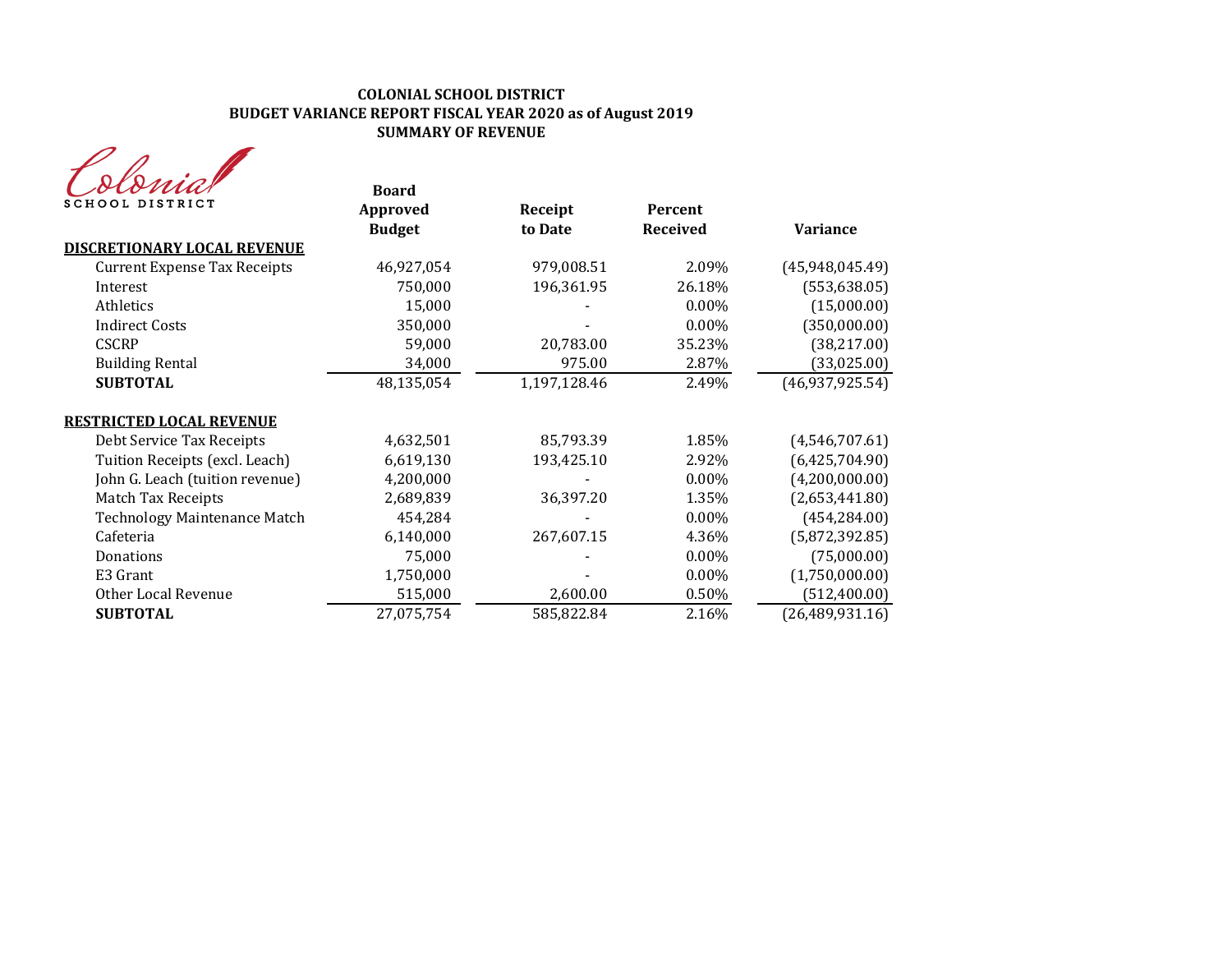| <b>SCHOOL DISTRICT</b>       | <b>Board</b><br><b>Approved</b><br><b>Budget</b> | Receipt<br>to Date | Percent<br><b>Received</b> | <b>Variance</b>   |
|------------------------------|--------------------------------------------------|--------------------|----------------------------|-------------------|
| <b>OTHER LOCAL FUNDS</b>     |                                                  |                    |                            |                   |
| Charter (Reduction)          | (5,059,114)                                      |                    | 0.00%                      | 5,059,113.64      |
| Choice (Reduction)           | (1,062,857)                                      |                    | 0.00%                      | 1,062,856.96      |
| Reserve funds                | (4, 195, 727)                                    |                    | 0.00%                      | 4,195,727.00      |
| <b>SUBTOTAL</b>              | (10, 317, 698)                                   |                    | 0.00%                      | 10,317,697.60     |
| <b>TOTAL LOCAL REVENUE</b>   | 64,893,110                                       | 1,782,951.30       | 2.75%                      | (63, 110, 159.10) |
| <b>FEDERAL REVENUE</b>       |                                                  |                    |                            |                   |
| <b>IDEA Part B</b>           | 2,704,775                                        |                    | 0.00%                      | (2,704,775.00)    |
| <b>IDEA</b> Pre-K            | 101,654                                          |                    | 0.00%                      | (101, 654.00)     |
| Title I                      | 4,156,995                                        |                    | 0.00%                      | (4, 156, 995.00)  |
| Title II                     | 761,736                                          |                    | 0.00%                      | (761, 736.00)     |
| Title III                    | 93,147                                           |                    | 0.00%                      | (93, 147.00)      |
| Perkins                      | 302,120                                          |                    | 0.00%                      | (302, 120.00)     |
| Title IV                     | 459,225                                          |                    | 0.00%                      | (459, 225.00)     |
| Other Federal Funds          | 100,000                                          |                    | 0.00%                      | (100,000.00)      |
| <b>TOTAL FEDERAL REVENUE</b> | 8,679,652                                        |                    | 0.00%                      | (8,679,652.00)    |
| <b>TOTAL REVENUE</b>         | 176,525,109                                      | 89,166,571.13      | 50.51%                     | (87, 358, 538.27) |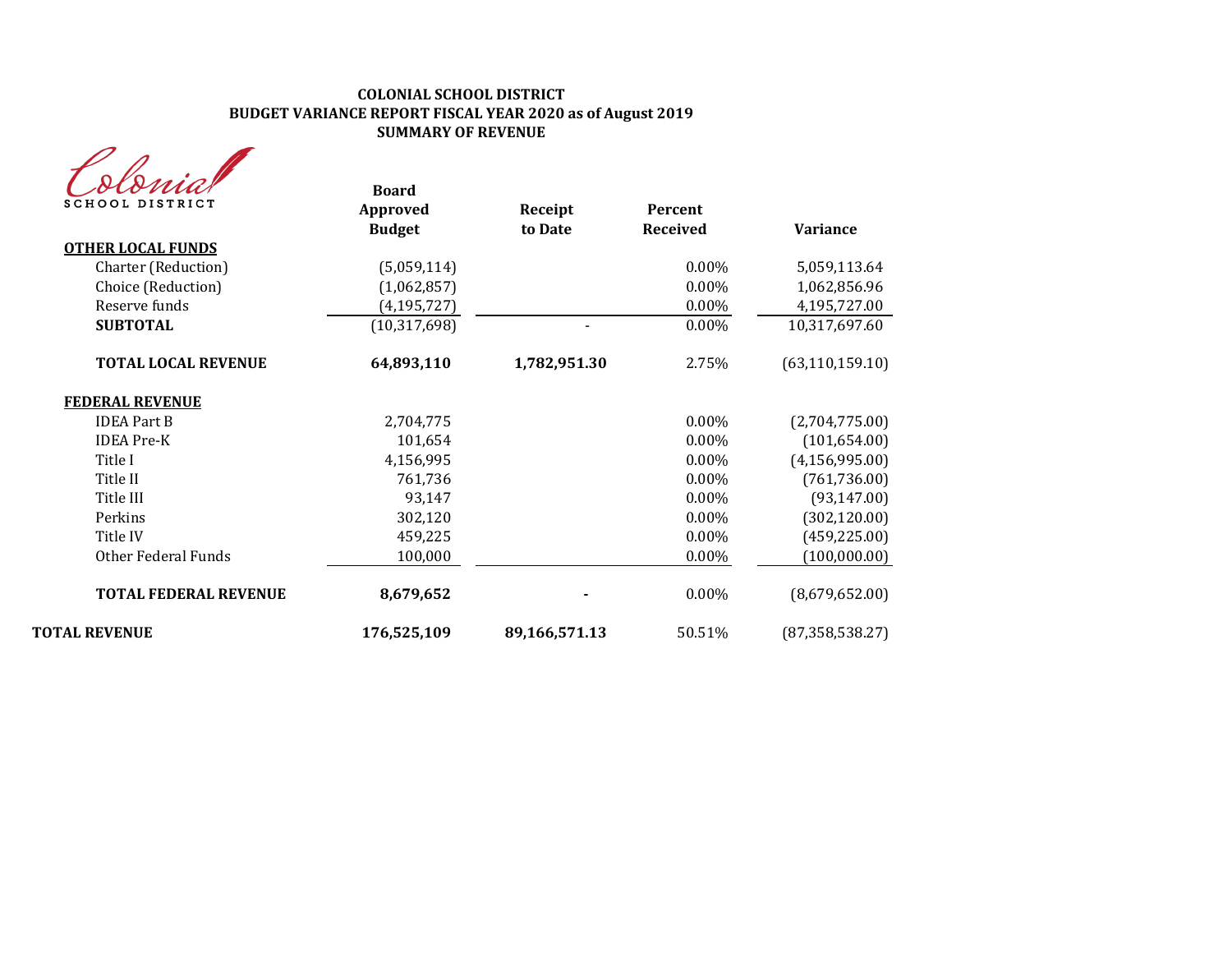

|                     |         | SCHOOL DISTRICT                    | <b>Board</b><br>Approved |             |                     | Remaining      | Percent   | Percent |
|---------------------|---------|------------------------------------|--------------------------|-------------|---------------------|----------------|-----------|---------|
| <b>EXPENDITURES</b> |         |                                    | <b>Budget</b>            | Encumbrance | <b>Expenditures</b> | <b>Balance</b> | Obligated | Spent   |
| <b>Operating</b>    | Program |                                    |                          |             |                     |                |           |         |
| Unit                | Code    |                                    |                          |             |                     |                |           |         |
|                     |         | DISCRETIONARY SCHOOL BUDGETS       |                          |             |                     |                |           |         |
| 9340410A            | 95437   | Carrie Downie Library              | 3,048                    |             |                     | 3,048.00       | 0.00%     | 0.00%   |
| 9340410A            | 99999   | Carrie Downie Elementary           | 46,897                   | 12,972.81   | 2,353.61            | 31,570.58      | 32.68%    | 5.02%   |
| 9340412A            | 95437   | Castle Hills Library               | 4,545                    |             |                     | 4,545.00       | 0.00%     | 0.00%   |
| 9340412A            | 99999   | <b>Castle Hills Elementary</b>     | 67,431                   | 15,601.33   | 10,478.76           | 41,350.91      | 38.68%    | 15.54%  |
| 9340418A            | 95437   | Pleasantville Library              | 3,078                    |             | 81.94               | 2,996.06       | 2.66%     | 2.66%   |
| 9340418A            | 99999   | Pleasantville Elementary           | 46,716                   | 19,777.46   | 2,267.86            | 24,670.68      | 47.19%    | 4.85%   |
| 9340420A            | 95437   | Wilmington Manor Library           | 2,333                    |             |                     | 2,333.00       | 0.00%     | 0.00%   |
| 9340420A            | 99999   | <b>Wilmington Manor Elementary</b> | 34,898                   | 9,729.40    | 2,313.33            | 22,855.27      | 34.51%    | 6.63%   |
| 9340422A            | 95437   | Wilbur Library                     | 8,748                    |             |                     | 8,748.00       | $0.00\%$  | 0.00%   |
| 9340422A            | 99999   | Wilbur Elementary                  | 129,081                  | 15,214.83   | 5,801.06            | 108,065.11     | 16.28%    | 4.49%   |
| 9340427A            | 95437   | Southern Library                   | 6,521                    | 3,557.61    |                     | 2,963.39       | 54.56%    | 0.00%   |
| 9340427A            | 99999   | Southern Elementary                | 97,195                   | 21,234.32   | 4,585.42            | 71,375.26      | 26.56%    | 4.72%   |
| 9340432A            | 95437   | New Castle Library                 | 3,929                    |             |                     | 3,929.00       | 0.00%     | 0.00%   |
| 9340432A            | 99999   | New Castle Elementary              | 58,211                   | 9,429.67    | 1,333.52            | 47,447.81      | 18.49%    | 2.29%   |
| 9340456A            | 95437   | Eisenberg Library                  | 3,861                    |             |                     | 3,861.00       | 0.00%     | 0.00%   |
| 9340456A            | 99999   | <b>Eisenberg Elementary</b>        | 57,846                   | 16,664.75   | 1,141.00            | 40,040.25      | 30.78%    | 1.97%   |
| 9340470A            | 95437   | <b>Gunning Bedford Library</b>     | 8,010                    | 7,185.73    |                     | 824.27         | 89.71%    | 0.00%   |
| 9340470A            | 99999   | <b>Gunning Bedford Middle</b>      | 126,018                  | 68,524.46   | 9,637.93            | 47,855.61      | 62.02%    | 7.65%   |
| 9340474A            | 95437   | George Read Library                | 5,989                    |             | 0.61                | 5,988.39       | 0.01%     | 0.01%   |
| 9340474A            | 99999   | George Read Middle                 | 97,945                   | 10,784.77   | 3,827.43            | 83,332.80      | 14.92%    | 3.91%   |
| 9340476A            | 95437   | McCullough Library                 | 5,837                    |             |                     | 5,837.00       | 0.00%     | 0.00%   |
| 9340476A            | 99999   | McCullough Middle                  | 93,537                   | 34,474.71   | 10,534.04           | 48,528.25      | 48.12%    | 11.26%  |
| 9340490A            | 95048   | William Penn - ROTC                | 4,370                    |             | 8,373.07            | (4,003.07)     | 191.60%   | 191.60% |
| 9340490A            | 95073   | William Penn - Music Choir         | 27,550                   | 2,871.29    | 876.60              | 23,802.11      | 13.60%    | 3.18%   |
| 9340490A            | 95437   | William Penn - Library             | 16,614                   |             |                     | 16,614.00      | 0.00%     | 0.00%   |
| 9340490A            | 95468   | William Penn - Summer School       | 8,550                    |             |                     | 8,550.00       | 0.00%     | 0.00%   |
| 9340490A            | 95602   | William Penn - Athletics           | 152,000                  | 15,083.86   | 9,939.67            | 126,976.47     | 16.46%    | 6.54%   |
| 9340490A            | 99999   | William Penn High School           | 265,373                  | 75,881.33   | 10,346.16           | 179,145.51     | 32.49%    | 3.90%   |
|                     |         | <b>SUBTOTAL</b>                    | 1,386,131                | 338,988.33  | 83,892.01           | 963,250.66     | 30.51%    | 6.05%   |
|                     |         |                                    |                          |             |                     |                |           |         |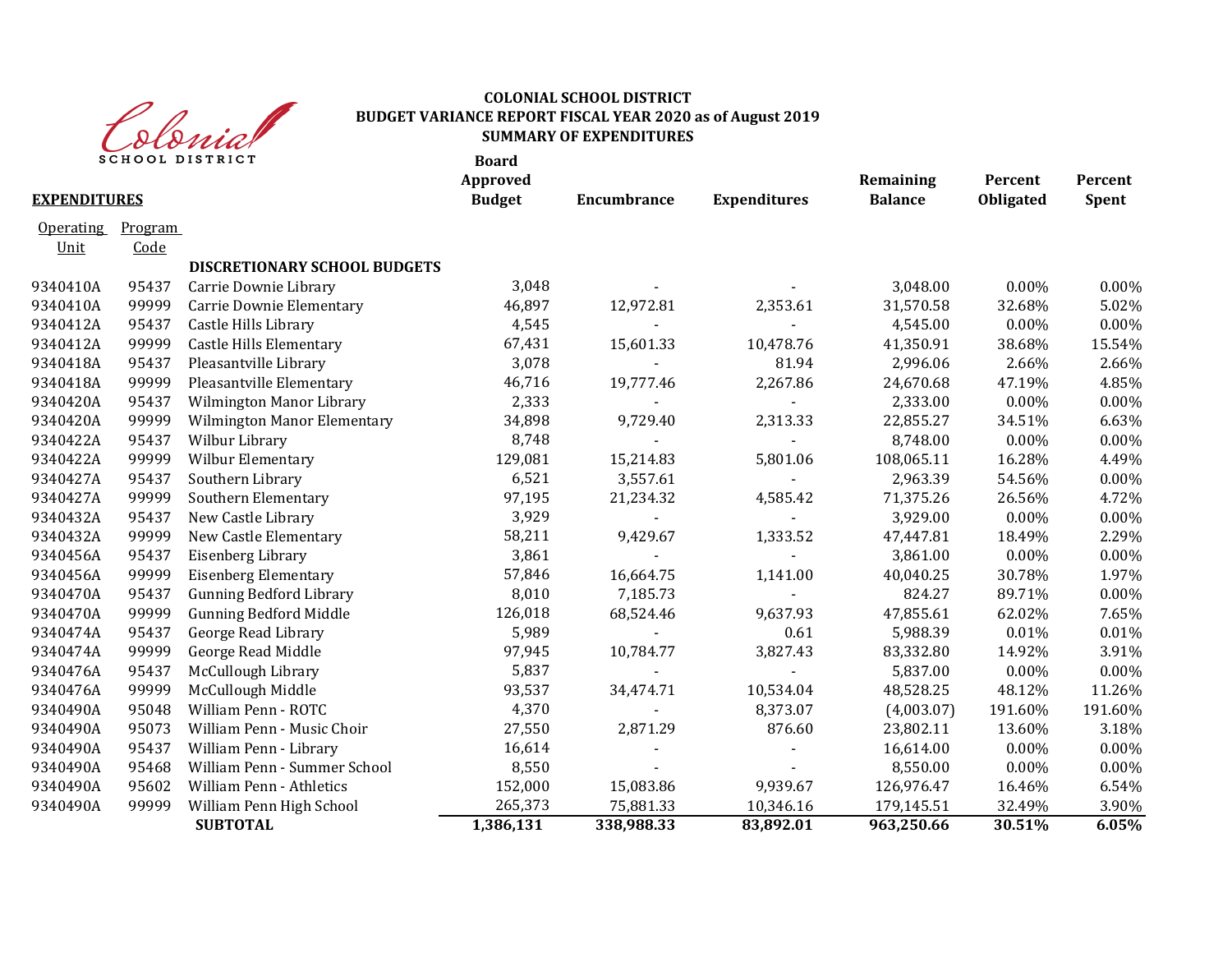

|                          |                 | <b>SCHOOL DISTRICT</b>                    | <b>Board</b><br>Approved |                    |                     | Remaining      | Percent   | Percent |
|--------------------------|-----------------|-------------------------------------------|--------------------------|--------------------|---------------------|----------------|-----------|---------|
| <b>EXPENDITURES</b>      |                 |                                           | <b>Budget</b>            | <b>Encumbrance</b> | <b>Expenditures</b> | <b>Balance</b> | Obligated | Spent   |
| <b>Operating</b><br>Unit | Program<br>Code |                                           |                          |                    |                     |                |           |         |
|                          |                 | DISCRETIONARY DIVISION/DEPARTMENT BUDGETS |                          |                    |                     |                |           |         |
| 99900000                 | 99999           | <b>Board of Education</b>                 | 31,000                   |                    | 14,630.33           | 16,369.67      | 47.19%    | 47.19%  |
| 99900100                 | 99999           | Legal                                     | 68,000                   |                    | 18,041.43           | 49,958.57      | 26.53%    | 26.53%  |
| 99900300                 | 95228           | Substitutes & Homebound                   | 850,000                  | 80,000.00          | 2,486.41            | 767,513.59     | 9.70%     | 0.29%   |
| 99900300                 | 95494           | Teacher of the Year                       | 7,500                    |                    |                     | 7,500.00       | 0.00%     | 0.00%   |
| 99900300                 | 99999           | <b>General District Expenses</b>          | 976,000                  | 355,386.50         | 43,131.75           | 577,481.75     | 40.83%    | 4.42%   |
| 99910000                 | 95052           | Marketing                                 | 60,600                   | 15,775.00          | 2,037.78            | 42,787.22      | 29.39%    | 3.36%   |
| 99910000                 | 99999           | <b>Public Communications</b>              | 20,200                   | 5,989.00           | 1,879.69            | 12,331.31      | 38.95%    | 9.31%   |
| 99910010                 | 95411           | Copy Center                               | 235,000                  | 1,090.49           | 23,091.72           | 210,817.79     | 10.29%    | 9.83%   |
| 99910010                 | 99999           | District Administration                   | 87,500                   | 819.35             | 30,192.58           | 56,488.07      | 35.44%    | 34.51%  |
| 99910010                 | 95405           | District Choice                           | 4,500                    | $\blacksquare$     | 351.23              | 4,148.77       | 7.81%     | 7.81%   |
| 99910100                 | 99999           | Superintendent                            | 18,000                   |                    | 1,721.01            | 16,278.99      | 9.56%     | 9.56%   |
| 99970600                 | 95060           | Preschool Expansion                       | 135,000                  | 16,976.00          | 1,895.80            | 116,128.20     | 13.98%    | 1.40%   |
| 99970675                 | 95430           | <b>Elementary Wellness</b>                | 85,000                   |                    | 8,095.24            | 76,904.76      | 9.52%     | 9.52%   |
| 99910110                 | 99999           | <b>Assistant Superintendent 1</b>         | 15,000                   |                    | 25.00               | 14,975.00      | 0.17%     | 0.17%   |
| 99910115                 | 99999           | <b>Assistant Superintendent 2</b>         | 15,000                   | 101.06             | 195.10              | 14,703.84      | 1.97%     | 1.30%   |
| 99920000                 | 99999           | Curriculum/Instruction                    | 125,000                  | 611.33             | 54.97               | 124,333.70     | 0.53%     | 0.04%   |
| 99920000                 | 95435           | Common Core/Curriculum                    | 250,000                  |                    |                     | 250,000.00     | $0.00\%$  | 0.00%   |
| 99920000                 | 90850           | Music/Art Curriculum                      | 45,000                   | 15,968.87          |                     | 29,031.13      | 35.49%    | 0.00%   |
| 99920100                 | 99999           | Discipline Programs                       | 185,000                  | 150,000.00         |                     | 35,000.00      | 81.08%    | 0.00%   |
| 99920110                 | 99519           | Security/Constables                       | 595,000                  | 13,750.00          | 34,117.92           | 547,132.08     | 8.05%     | 5.73%   |
| 99920700                 | 99999           | Middle school Athletics                   | 60,000                   |                    |                     | 60,000.00      | 0.00%     | 0.00%   |
| 99930300                 | 99999           | <b>Student Services</b>                   | 20,000                   | 30.06              | 2,031.31            | 17,938.63      | 10.31%    | 10.16%  |
| 99930400                 | 99999           | <b>Behavioral Health</b>                  | 20,000                   |                    | 95.49               | 19,904.51      | 0.48%     | 0.48%   |
| 99940000                 | 99999           | <b>Business Office</b>                    | 42,300                   |                    | 6,157.90            | 36,142.10      | 14.56%    | 14.56%  |
| 99940400                 | 99999           | Local Salaries & Benefits                 | 36,440,160               | $\blacksquare$     | 6,483,462.10        | 29,956,697.56  | 17.79%    | 17.79%  |
| 99950000                 | 99999           | Personnel                                 | 46,000                   | 7,818.21           | 1,814.95            | 36,366.84      | 20.94%    | 3.95%   |
| 99940050                 | 99999           | <b>Facilities Maintenance</b>             | 1,100,000                | 395,304.06         | 63,722.58           | 640,973.36     | 41.73%    | 5.79%   |
| 99960200                 | 99531           | <b>Custodial Services</b>                 | 450,000                  | 198,288.86         | 48,786.17           | 202,924.97     | 54.91%    | 10.84%  |
| 99960200                 | 99999           | Operations                                |                          |                    | 8,222.09            | (8,222.09)     | #DIV/0!   | #DIV/0! |
| 99970680                 | 99999           | <b>School Supervision</b>                 | 60,000                   | 3,167.31           | 6,698.62            | 50,134.07      | 16.44%    | 11.16%  |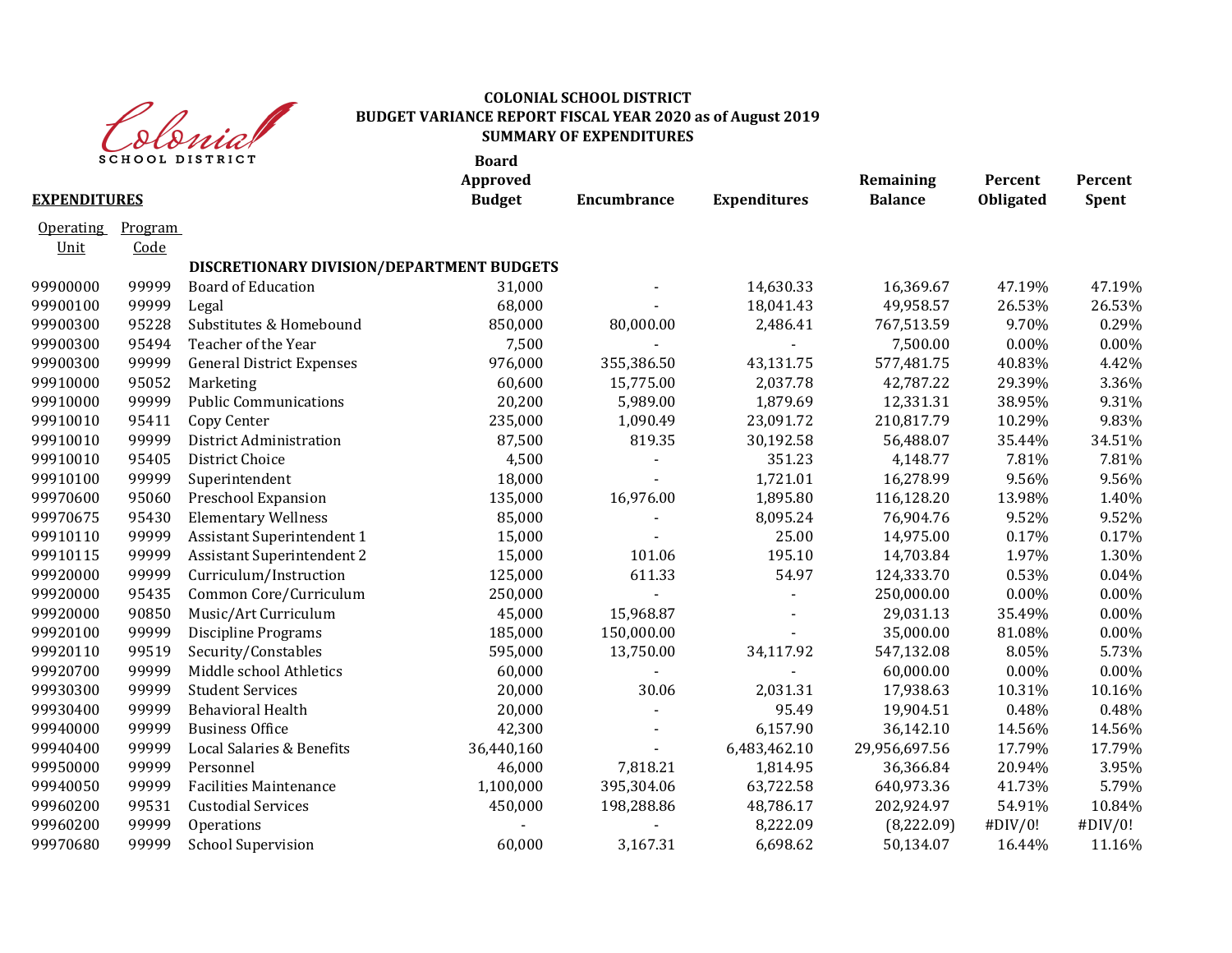

| <b>EXPENDITURES</b>      |                 | <b>SCHOOL DISTRICT</b>                   | <b>Board</b><br>Approved<br><b>Budget</b> | <b>Encumbrance</b> | <b>Expenditures</b>    | Remaining<br><b>Balance</b> | Percent<br>Obligated | Percent<br>Spent |
|--------------------------|-----------------|------------------------------------------|-------------------------------------------|--------------------|------------------------|-----------------------------|----------------------|------------------|
| <b>Operating</b><br>Unit | Program<br>Code |                                          |                                           |                    |                        |                             |                      |                  |
| 99970680                 | 95488           | <b>Visiting Teachers</b>                 | 4,000                                     |                    | 205.76                 | 3,794.24                    | 5.14%                | 5.14%            |
|                          |                 | SUBTOTAL - DISCRETIONARY                 | 42,050,760                                | 1,261,076          | $\overline{6,}803,145$ | 33,986,539                  | 19.18%               | 16.18%           |
|                          |                 | RESTRICTED FUNDING WITH LOCAL INVESTMENT |                                           |                    |                        |                             |                      |                  |
| 99940810                 | 99999           | Tech Equipment & Repair                  | 1,724,840                                 | 471,246.30         | 684,497.28             | 569,096.42                  | 67.01%               | 39.68%           |
| 99960200                 | 95419           | Energy/Utilities                         | 2,132,523                                 | 753,910.21         | 561,445.07             | 817,167.72                  | 61.68%               | 26.33%           |
| 99960400                 | 99999           | Transportation                           | 8,500,000                                 | 219,229.16         | 1,071,677.22           | 7,209,093.62                | 15.19%               | 12.61%           |
|                          |                 | SUBTOTAL - RESTRICTED/LOCAL              | 12,357,363                                | 1,444,385.67       | 2,317,619.57           | 8,595,357.76                | 30.44%               | 18.75%           |
|                          |                 | <b>OTHER RESTRICTED BUDGETS</b>          |                                           |                    |                        |                             |                      |                  |
| 99910120                 | 99999           | <b>Contractual Services</b>              | 450,000                                   |                    |                        | 450,000.00                  | 0.00%                | 0.00%            |
| 99920200                 | 99999           | Extra Time                               | 270,000                                   |                    |                        | 270,000.00                  | $0.00\%$             | 0.00%            |
| 99920500                 | 99999           | Professional Development                 | 110,643                                   | 59.00              |                        | 110,584.00                  | 0.05%                | 0.00%            |
| 99920800                 | 99999           | <b>Drivers Education</b>                 | 27,969                                    |                    | 970.63                 | 26,998.37                   | 3.47%                | 3.47%            |
| 99940200                 | 99999           | <b>Division I Salaries</b>               | 70,313,570                                |                    | 13,136,717.26          | 57,176,852.74               | 18.68%               | 18.68%           |
| 99940300                 | 99999           | <b>Division II Vocational</b>            | 187,837                                   |                    |                        | 187,837.00                  | $0.00\%$             | 0.00%            |
| 99940410                 | 95037           | <b>Immersion Funding</b>                 | 20,000                                    |                    |                        | 20,000.00                   | $0.00\%$             | $0.00\%$         |
| 99940410                 | 99999           | <b>Competitive Grants - State</b>        | 50,000                                    |                    | 645.92                 | 49,354.08                   | 1.29%                | 1.29%            |
| 99940500                 | 99999           | <b>Federal Funds</b>                     | 8,679,652                                 |                    | 7,101.32               | 8,672,550.68                | 0.08%                | 0.08%            |
| 99940700                 | 99999           | Private Grants/Donations                 | 75,000                                    | 2,670.36           | 6,499.65               | 65,829.99                   | 12.23%               | 8.67%            |
| 99960000                 | 99999           | <b>Child Nutrition Operations</b>        | 8,548,388                                 | 220.99             | 1,171,990.76           | 7,376,176.25                | 13.71%               | 13.71%           |
| 99970000                 | 99999           | Debt Service                             | 4,632,501                                 |                    | 2,543,156.81           | 2,089,344.19                | 54.90%               | 54.90%           |
| 99921000                 | 99999           | Opportunity funds                        | 2,349,104                                 | 77,000.00          | 192,000.00             | 2,080,104.00                | 11.45%               | 8.17%            |
| 99970680                 | 99562           | <b>Student Success Block Grant</b>       | 1,174,330                                 |                    | 51,337.88              | 1,122,992.12                | 4.37%                | 4.37%            |
| 99990050                 | 99999           | E3 Grant                                 | 1,750,000                                 |                    | 392,930.19             | 1,357,069.81                | 22.45%               | 22.45%           |
| 99970200                 | 99999           | Minor Capital                            | 1,578,775                                 |                    |                        | 1,578,775.00                | 0.00%                | 0.00%            |
| 99970600                 | 99768           | ECAP (State Pre-K grant)                 | 290,100                                   | 10,236.41          | 50,142.82              | 229,720.77                  | 20.81%               | 17.28%           |
|                          |                 | <b>SUBTOTAL - RESTRICTED</b>             | 100,507,869                               | 90,186.76          | 17,553,493.24          | 82,864,189.00               | 17.55%               | 17.46%           |
|                          |                 | <b>RESTRICTED TUITION FUNDED BUDGETS</b> |                                           |                    |                        |                             |                      |                  |
| 99970600                 | 95030           | Preschool                                | 78,660                                    | 5,730.85           | 4,201.97               | 68,727.18                   | 12.63%               | 5.34%            |
| 99970600                 | 99532           | <b>PreK General Expenses</b>             | 550,000                                   | 435,000.00         | 164,388.10             | (49, 388.10)                | 108.98%              | 29.89%           |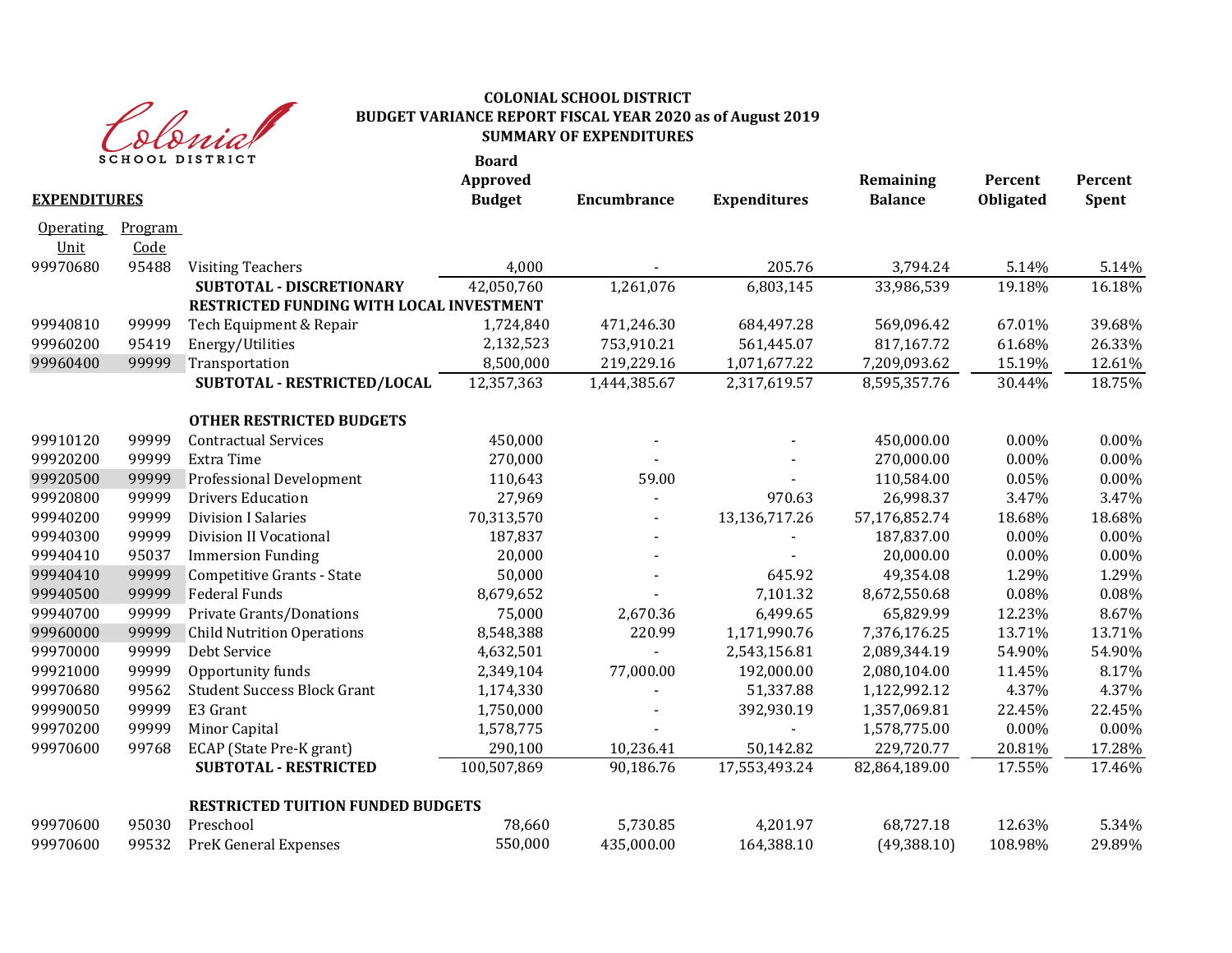

|                           |         | <b>SCHOOL DISTRICT</b>              | <b>Board</b><br>Approved |                    |                     | Remaining      | Percent   | Percent      |
|---------------------------|---------|-------------------------------------|--------------------------|--------------------|---------------------|----------------|-----------|--------------|
| <b>EXPENDITURES</b>       |         |                                     | <b>Budget</b>            | <b>Encumbrance</b> | <b>Expenditures</b> | <b>Balance</b> | Obligated | <b>Spent</b> |
| <b>Operating</b>          | Program |                                     |                          |                    |                     |                |           |              |
| Unit                      | Code    |                                     |                          |                    |                     |                |           |              |
| 9340427A                  | 95217   | Southern ILC                        | 66,434                   | 1,722.99           | 1,907.10            | 62,803.41      | 5.46%     | 2.87%        |
| 9340427A                  | 99532   | Southern ILC Payroll                | 312,000                  |                    | 56,438.08           | 255,561.92     | 18.09%    | 18.09%       |
| 9340427A                  | 95207   | Southern CASL                       | 43,990                   | 5,587.95           | 2,471.64            | 35,930.16      | 18.32%    | 5.62%        |
| 9340427A                  | 99530   | Southern CASL Payroll               | 255,000                  |                    | 84,710.76           | 170,289.24     | 33.22%    | 33.22%       |
| 9340470A                  | 95217   | <b>Gunning Bedford ILC</b>          | 43,990                   | 35,000.00          | 1,283.33            | 7,706.42       | 82.48%    | 2.92%        |
| 9340470A                  | 99532   | <b>GB ILC Payroll</b>               | 250,000                  |                    |                     | 250,000.00     | 0.00%     | $0.00\%$     |
| 9340470A                  | 95207   | <b>Gunning Bedford CASL</b>         | 35,910                   | 35,000.00          | 801.09              | 108.91         | 99.70%    | 2.23%        |
| 9340470A                  | 99530   | <b>GB CASL Payroll</b>              | 225,000                  |                    |                     | 225,000.00     | $0.00\%$  | 0.00%        |
| 9340490A                  | 95207   | <b>WPHS CASL</b>                    | 35,910                   |                    |                     | 35,910.00      | 0.00%     | $0.00\%$     |
| 9340490A                  | 99530   | <b>WPHS CASL Payroll</b>            | 112,000                  |                    | 23,796.31           | 88,203.69      | 21.25%    | 21.25%       |
| 9340522A                  | 99532   | <b>Wallin General Expenses</b>      | 880,000                  | 37,905.22          | 155,220.90          | 686,873.88     | 21.95%    | 17.64%       |
| 9340522A                  | 99999   | <b>Wallin Principal</b>             | 46,636                   |                    | 6,031.57            | 40,603.93      | 12.93%    | 12.93%       |
| 99920300                  | 99999   | LEP/ESL                             | 570,000                  |                    | 118,002.47          | 451,997.53     | 20.70%    | 20.70%       |
| 99921050                  | 99999   | <b>Special Education Services</b>   | 500,000                  | 243,633.49         | 6,436.81            | 249,929.70     | 50.01%    | 1.29%        |
| 99930200                  | 95454   | Private Placement                   | 1,280,000                |                    | 75,438.15           | 1,204,561.85   | 5.89%     | 5.89%        |
| 99930200                  | 99999   | In State Tuition                    | 750,000                  | 122,629.80         | 40,413.32           | 586,956.88     | 21.74%    | 5.39%        |
| 99930200                  | 95236   | <b>Exceptional Children Payroll</b> | 500,000                  |                    |                     | 500,000.00     | 0.00%     | 0.00%        |
| 99930300                  | 99546   | <b>Assistive Technology</b>         | 30,000                   |                    | 141.59              | 29,858.41      | 0.47%     | 0.47%        |
|                           |         | <b>SUBTOTAL - TUITION</b>           | 6,565,529                | 922,210.30         | 741,683.19          | 4,901,635.01   | 25.34%    | 11.30%       |
| See detailed budget       |         | <b>Leach - Special School</b>       | 13,698,738               | 119,050.47         | 1,823,668.01        | 11,756,019.39  | 14.18%    | 13.31%       |
| <b>TOTAL EXPENDITURES</b> |         |                                     | 176,566,389              | 4,175,897.63       | 29,323,500.95       | 143,066,990.45 | 18.97%    | 16.61%       |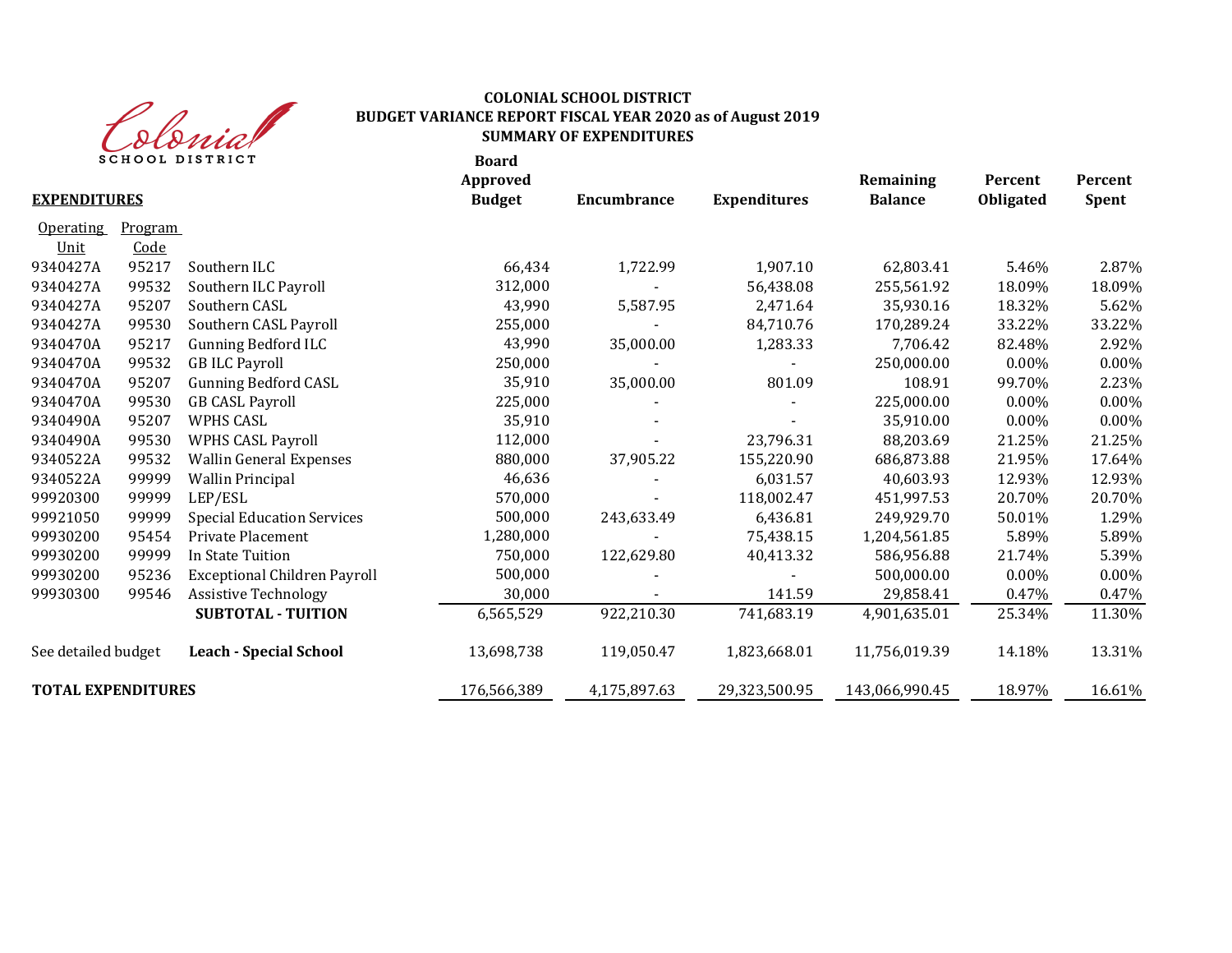Colonia SCHOOL DISTRICT

#### **COLONIAL SCHOOL DISTRICT BUDGET VARIANCE REPORT FISCAL YEAR 2020 as of August 2019 DETAIL COST CENTERS**

| <b>EXPENDITURES</b>                                |                |                                                                     |               |                          |                     |                |                  |              |
|----------------------------------------------------|----------------|---------------------------------------------------------------------|---------------|--------------------------|---------------------|----------------|------------------|--------------|
| <b>Operating</b>                                   | <b>Program</b> |                                                                     | <b>Board</b>  |                          |                     |                |                  |              |
| <u>Unit</u>                                        | <u>Code</u>    |                                                                     | Approved      |                          |                     | Remaining      | Percent          | Percent      |
|                                                    |                |                                                                     | <b>Budget</b> | Encumbrance              | <b>Expenditures</b> | <b>Balance</b> | <b>Obligated</b> | <b>Spent</b> |
|                                                    |                | General District Expenses - Summarized on page 6 - Detail of budget |               |                          |                     |                |                  |              |
| 99900300                                           | 99999          | Audit                                                               | 10,000        |                          |                     | 10,000.00      | $0.00\%$         | $0.00\%$     |
|                                                    |                | Insurance                                                           | 190,022       |                          | 12.402.00           | 177,620.00     | 6.53%            | 6.53%        |
|                                                    |                | Data Service Center                                                 | 447,526       |                          | 104,643.00          | 342,883.00     | 23.38%           | 23.38%       |
|                                                    |                | One Time Items                                                      | 200,000       |                          | 14.600.00           | 185,400.00     | 7.30%            | 7.30%        |
|                                                    |                | Contingency                                                         | 100,000       |                          |                     | 100,000.00     | $0.00\%$         | $0.00\%$     |
| <b>TOTAL EXPENDITURES</b>                          |                |                                                                     | 947,548       | $\overline{\phantom{a}}$ | 131,645.00          | 815,903.00     | 13.89%           | 13.89%       |
| <b>Child Nutrition Operations</b>                  |                |                                                                     |               |                          |                     |                |                  |              |
| <b>TOTAL EXPENDITURES</b>                          |                |                                                                     | 8,548,388     | 220.99                   | 1,171,990.76        | 7,376,176.25   | 13.71%           | 13.71%       |
| <b>Transportation</b><br><b>TOTAL EXPENDITURES</b> |                |                                                                     | 8.500.000     | 219.229.16               | 1,071,677.22        | 7,209,093.62   | 15.19%           | 12.61%       |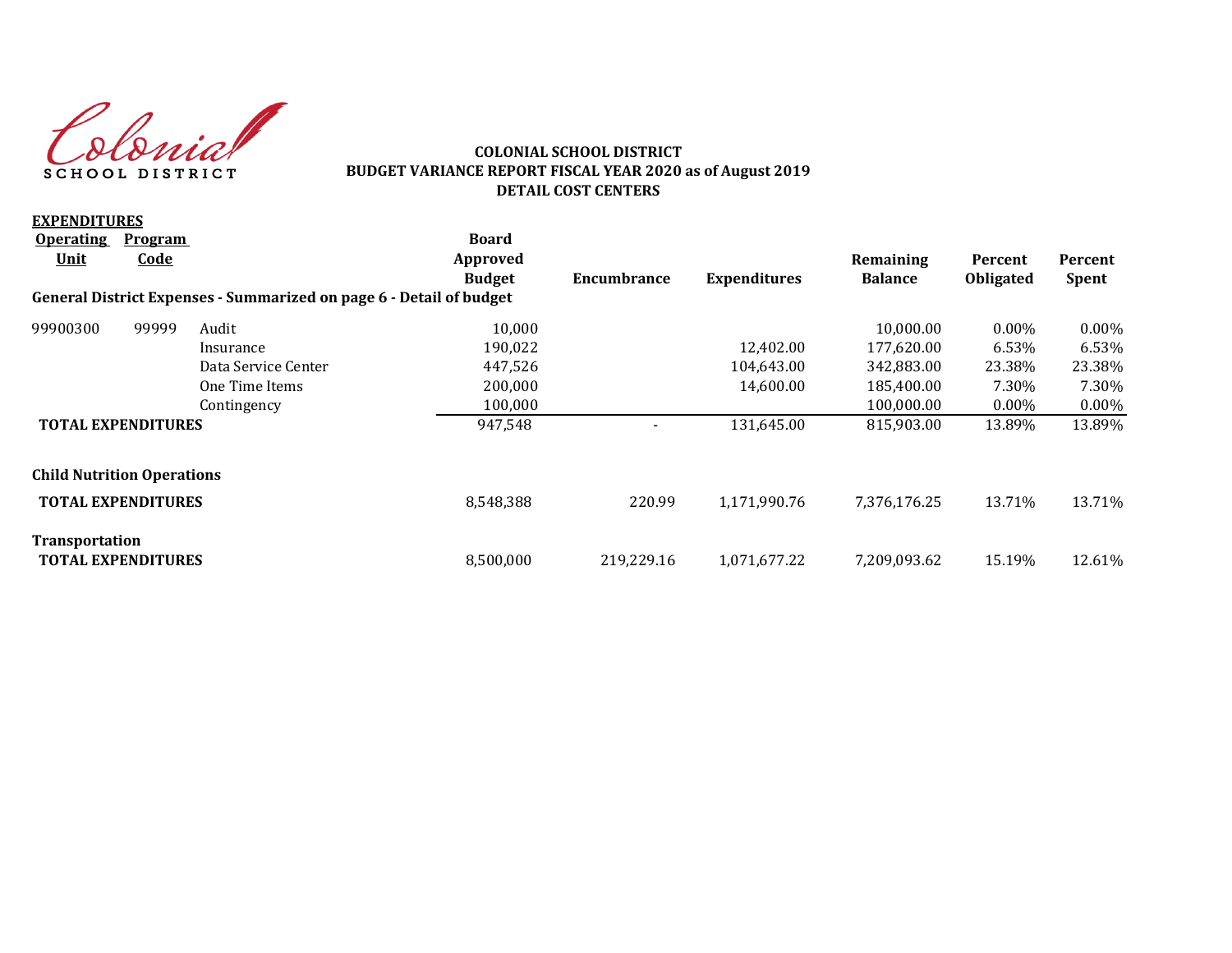Colonial SCHOOL DISTRICT

#### **COLONIAL SCHOOL DISTRICT BUDGET VARIANCE REPORT FISCAL YEAR 2020 as of August 2019 DETAIL COST CENTERS**

| <b>EXPENDITURES</b>                 |                               |                                                                  |                                           |             |                     |                             |                      |                         |
|-------------------------------------|-------------------------------|------------------------------------------------------------------|-------------------------------------------|-------------|---------------------|-----------------------------|----------------------|-------------------------|
| <b>Operating</b><br><b>Unit</b>     | <b>Program</b><br><b>Code</b> |                                                                  | <b>Board</b><br>Approved<br><b>Budget</b> | Encumbrance | <b>Expenditures</b> | Remaining<br><b>Balance</b> | Percent<br>Obligated | Percent<br><b>Spent</b> |
|                                     |                               | Leach Special School - * Summarized on page 8 - Detail of budget |                                           |             |                     |                             |                      |                         |
| 9340427A                            | 99999                         | Southern Integration Program                                     | 18,228                                    | 2,076.46    | 3,244.84            | 12,906.45                   | 29.19%               | 17.80%                  |
| 9340474A                            | 99999                         | George Read Integration Program                                  | 26,372                                    | 951.55      | 78.26               | 25,342.67                   | 3.90%                | 0.30%                   |
| 9340490A                            | 99999                         | William Penn Integration Program                                 | 17,452                                    | 727.20      |                     | 16,725.06                   | 4.17%                | 0.00%                   |
| 9340522A                            | 99999                         | <b>Wallin Adult Integration</b>                                  | 21,280                                    |             |                     | 21,280.00                   | $0.00\%$             | $0.00\%$                |
| 9340514A                            | 99999                         | Leach Principal's Budget                                         | 62,943                                    | 11,823.51   | 1,540.33            | 49,579.55                   | 21.23%               | 2.45%                   |
| 9340514A                            | 95254                         | <b>Vocational Expenses</b>                                       | 20,349                                    | 1,591.86    |                     | 18,757.14                   | 7.82%                | 0.00%                   |
| 9340514A                            | 99545                         | <b>Related Services</b>                                          | 9,500                                     |             | 146.67              | 9,353.33                    | 1.54%                | 1.54%                   |
| 9340514A                            | 99546                         | <b>Assistive Technology</b>                                      | 14,250                                    |             |                     | 14,250.00                   | $0.00\%$             | $0.00\%$                |
| 9340514A                            | 95468                         | Summer School                                                    | 9,500                                     |             | 12.75               | 9,487.25                    | 0.13%                | 0.13%                   |
| 99900300                            | 95228                         | Substitutes                                                      | 33,250                                    |             | 2,979.52            | 30,270.48                   | 8.96%                | 8.96%                   |
| 99900300                            | 99999                         | General (Incl. Transportation)                                   | 1,300,000                                 | 56,649.00   | 804.93              | 1,242,546.07                | 4.42%                | $0.06\%$                |
| 99940200                            | 99999                         | Division I Salaries                                              | 8,600,000                                 |             | 1,408,210.49        | 7,191,789.51                | 16.37%               | 16.37%                  |
| 99940400                            | 99999                         | Local Salaries & Benefits                                        | 3,500,000                                 |             | 401,839.83          | 3,098,160.17                | 11.48%               | 11.48%                  |
| 99960200                            | 95419                         | Energy/Utilities                                                 | 52,250                                    | 45,230.89   | 4,810.39            | 2,208.72                    | 95.77%               | 9.21%                   |
| 99970200                            | 99999                         | Minor Capital                                                    | 13,363                                    |             |                     | 13,363.00                   | $0.00\%$             | 0.00%                   |
| <b>TOTAL EXPENDITURES</b>           |                               |                                                                  | 13,698,738                                | 119,050     | 1,823,668           | 11,756,019.39               | 14.18%               | 13.31%                  |
| $*$ Let $l = l - l - l - l$ Decoder |                               |                                                                  |                                           |             |                     |                             |                      |                         |

\* Includes local Benefits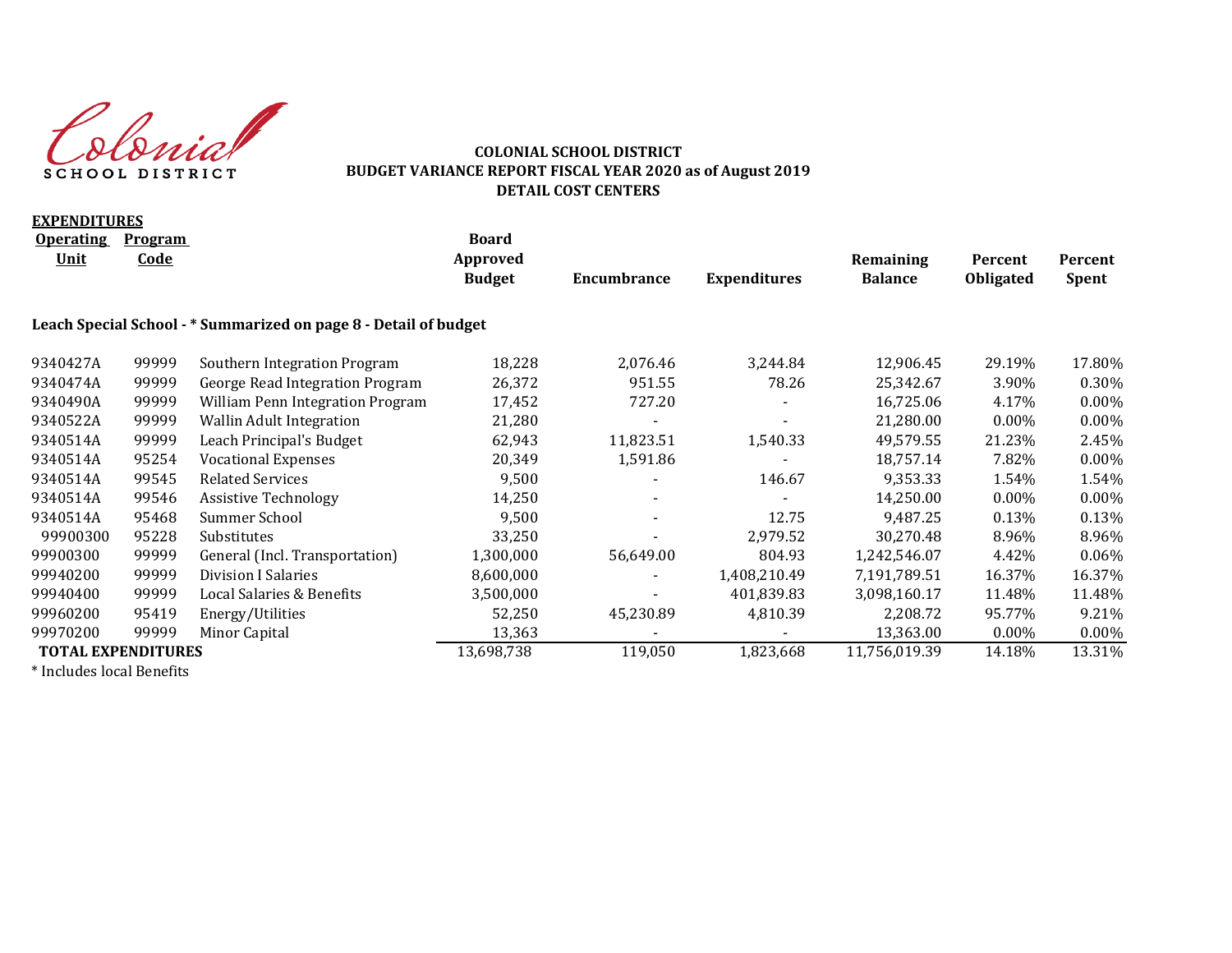Colonial SCHOOL DISTRICT

# **BUDGET VARIANCE REPORT FISCAL YEAR 2020 as of August 2019 LOCAL TAX COLLECTIONS COLONIAL SCHOOL DISTRICT**

| Month                  | <b>Current</b><br><b>Expense</b> | <b>Debt</b><br><b>Service</b> | <b>Tuition</b> | <b>MCI</b> |
|------------------------|----------------------------------|-------------------------------|----------------|------------|
| July                   | 28,036.81                        |                               |                |            |
| August                 | 979,008.51                       | 85,793.39                     | 193,425.10     | 36,397.20  |
| September              |                                  |                               |                |            |
| October                |                                  |                               |                |            |
| November               |                                  |                               |                |            |
| December               |                                  |                               |                |            |
| January                |                                  |                               |                |            |
| February               |                                  |                               |                |            |
| March                  |                                  |                               |                |            |
| April                  |                                  |                               |                |            |
| May                    |                                  |                               |                |            |
| June                   |                                  |                               |                |            |
| Transfers to Leach     |                                  |                               |                |            |
| Sr Citizen Prop Relief |                                  |                               |                |            |
| <b>Total Collected</b> | 1,007,045.32                     | 85,793.39                     | 193,425.10     | 36,397.20  |
| <b>Budget</b>          | 46,927,054                       | 4,632,501                     | 6,619,130      | 3,144,123  |
| % Collected            | 2.15%                            | 1.85%                         | 2.92%          | 1.16%      |

Receipts are recorded in the month in which they are received.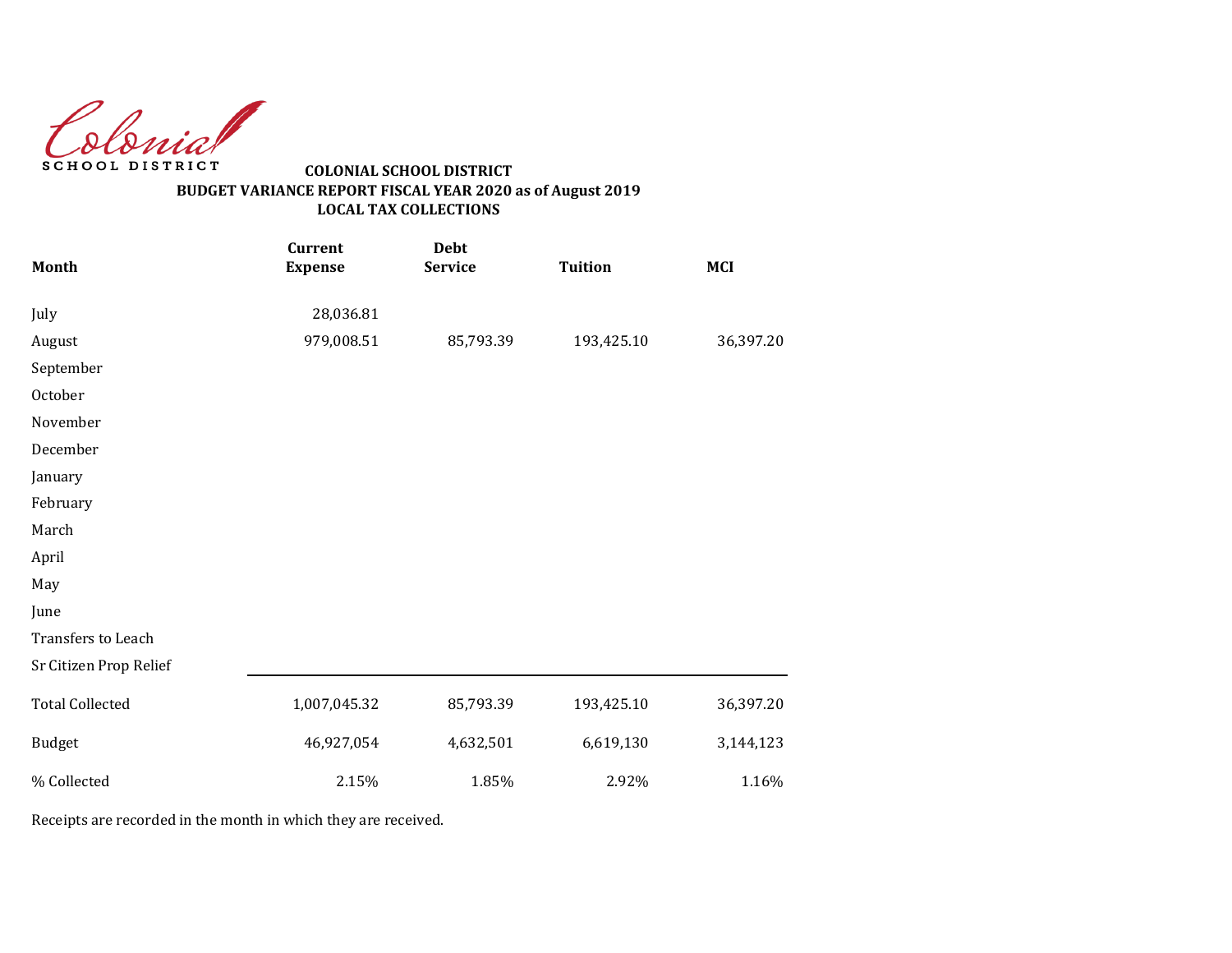

#### **WITH THE PRIOR TWO FISCAL YEARS COLONIAL SCHOOL DISTRICT COMPARISON OF LOCAL FUND PROPERTY TAX RECEIPTS FOR CURRENT OPERATI**

| Month                       | <b>Fiscal Year 2018</b> | <b>Fiscal Year 2019</b> | <b>Fiscal Year 2020</b> |
|-----------------------------|-------------------------|-------------------------|-------------------------|
| July                        | 20,935.76               | 77,195.64               | 28,036.81               |
| August                      | 450,351.45              | 551,051.59              | 979,008.51              |
| September                   | 5,147,366.47            | 5,042,786.51            |                         |
| October                     | 32,561,275.07           | 39,470,274.25           |                         |
| November                    | 3,443,087.41            | 973,592.92              |                         |
| December                    | 327,553.92              | 356,878.57              |                         |
| January                     | 437,015.38              | 195,603.77              |                         |
| February                    | 413,161.98              | 134,265.50              |                         |
| March                       | 148,531.13              | 241,167.37              |                         |
| April                       | 120,635.10              | 129,089.72              |                         |
| May                         | 113,106.64              | 98,109.95               |                         |
| June                        | 93,227.19               | 97,336.04               |                         |
| Senior Citizens' Tax Rebate | 1,086,936.69            | 1,130,131.81            |                         |
| Year To Date Receipts       | \$43,276,247.50         | \$48,497,483.64         | 1,007,045.32            |
| Projected Tax Receipts      | \$42,608,909            | \$46,927,054            | \$46,927,054            |
| % of Annual Tax Collections | 101.57%                 | 103.35%                 | 2.15%                   |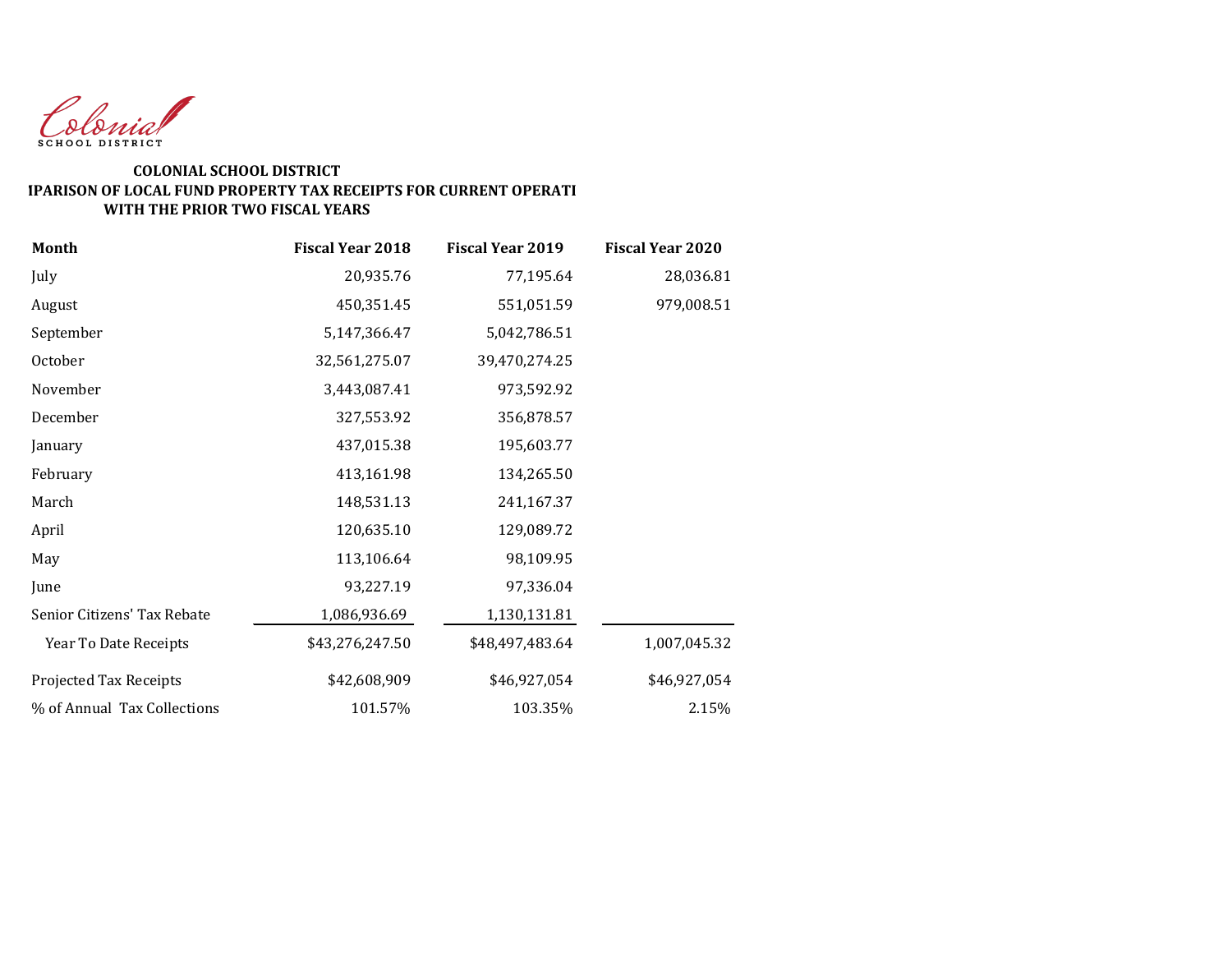Colonial SCHOOL DISTRICT

# **COLONIAL SCHOOL DISTRICT BUDGET VARIANCE REPORT FISCAL YEAR 2020 as of August 2019 CREDIT CARD PURCHASES**

Credit cards are issued to Colonial employees under special circumstances and only with the approval of the CFO and Superintendent. Cards are used when Purchase orders and/or checks are not accepted or feasible and for travel.

|                          | <b>Name</b>             | <b>Trans Date</b> | <b>Merchant</b>                     | Amount |        | Description        |
|--------------------------|-------------------------|-------------------|-------------------------------------|--------|--------|--------------------|
| Nutrition Supervisor     | Angelucci, A Paula      |                   | 8/13/2019 BIG LOTS STORES - #5114   | \$     | 18.00  | Supplies           |
|                          | Angelucci, A Paula      |                   | 8/23/2019 BJS WHOLESALE #0015       | \$     | 34.86  | Supplies           |
|                          | Angelucci, A Paula      |                   | 8/19/2019 KMART 3873                |        | 28.97  | Supplies           |
|                          | Angelucci, A Paula      |                   | 8/26/2019 HARBOR FREIGHT TOOLS 206  | \$     | 71.88  | Supplies           |
|                          | Angelucci, A Paula      |                   | 8/23/2019 RESTAURANTSTORE.COM       | \$     | 122.00 | Supplies           |
|                          | Angelucci, A Paula      |                   | 8/26/2019 RESTAURANT STORE WILM 131 | \$     | 105.66 | Supplies           |
|                          | Angelucci, A Paula      |                   | 8/14/2019 ACME #0872                | \$     | 44.75  | Supplies           |
|                          | Angelucci, A Paula      |                   | 8/13/2019 DOLLAR TREE               | \$     | 6.76   | Supplies           |
|                          | Angelucci, A Paula      |                   | 8/19/2019 DOLLAR TREE               |        | 12.00  | Supplies           |
|                          | Angelucci, A Paula      |                   | 8/19/2019 WAL-MART #5436            |        | 18.92  | Supplies           |
|                          | Angelucci, A Paula      |                   | 8/2/2019 THE HOME DEPOT #1605       |        | 862.53 | Supplies           |
|                          | Angelucci, A Paula      |                   | 8/14/2019 THE HOME DEPOT #1605      | \$     | 4.80   | Supplies           |
|                          | Angelucci, A Paula      |                   | 8/14/2019 THE HOME DEPOT #1605      |        | 16.80  | Supplies           |
|                          | Angelucci, A Paula      |                   | 8/8/2019 SHOPRITE GOVERNORS SQ      | \$     | 3.98   | Supplies           |
|                          | Angelucci, A Paula      |                   | 8/15/2019 AMZN MKTP US*M01QD5082    | \$     | 111.95 | Supplies           |
| <b>Business Office</b>   | Miller, Cindy L         |                   | 8/12/2019 SSC - MIDDLETOWN, DE SERV | \$     |        | 138.06 Animal feed |
| (Districtwide purchases) | Miller, Cindy L         |                   | 8/1/2019 FACEBK 7QUG7NNYW2          | \$     | 9.70   | Marketing          |
|                          | Miller, Cindy L         |                   | 8/19/2019 MIGHTY NETWORKS           | \$     | 144.00 |                    |
|                          | Miller, Cindy L         |                   | 8/19/2019 UNIV OF DE WEB PYMT       | \$     | 150.00 | Registration       |
|                          | Miller, Cindy L         |                   | 8/2/2019 EMA*EMMA EMAIL MARKETING   | \$     | 68.00  | Marketing          |
|                          | Miller, Cindy L         |                   | 8/5/2019 DNH*GODADDY.COM            | \$     | 1.17   | Web fees           |
|                          | Miller, Cindy L         |                   | 8/26/2019 DNH*GODADDY.COM           | \$     |        | 18.17 Web fees     |
| <b>Business office</b>   | Papanicolas, Leslie Fay |                   | 8/9/2019 SKILLPATH / NATIONAL       | \$     | 149.00 | Registration       |
| (Districtwide travel)    | Papanicolas, Leslie Fay |                   | 8/9/2019 SKILLPATH / NATIONAL       | \$     | 149.00 | Registration       |
|                          | Papanicolas, Leslie Fay |                   | 8/27/2019 ASHA EVENTS - 7           | \$     | 390.00 | Registration       |
|                          | Papanicolas, Leslie Fay |                   | 8/27/2019 ASHA EVENTS - 7           | \$     | 290.00 | Registration       |
|                          | Papanicolas, Leslie Fay |                   | 8/27/2019 ASHA EVENTS - 7           | \$     | 290.00 | Registration       |
|                          | Papanicolas, Leslie Fay |                   | 8/27/2019 ASHA EVENTS - 7           | \$     | 390.00 | Registration       |
|                          | Papanicolas, Leslie Fay |                   | 7/30/2019 BEST WESTERN STAUNTON INN | \$     | 397.86 | Lodging            |
|                          | Papanicolas, Leslie Fay |                   | 7/31/2019 EB OUTSIDE THE BOX AN     | \$     | 85.00  | Registration       |
|                          |                         |                   |                                     |        |        |                    |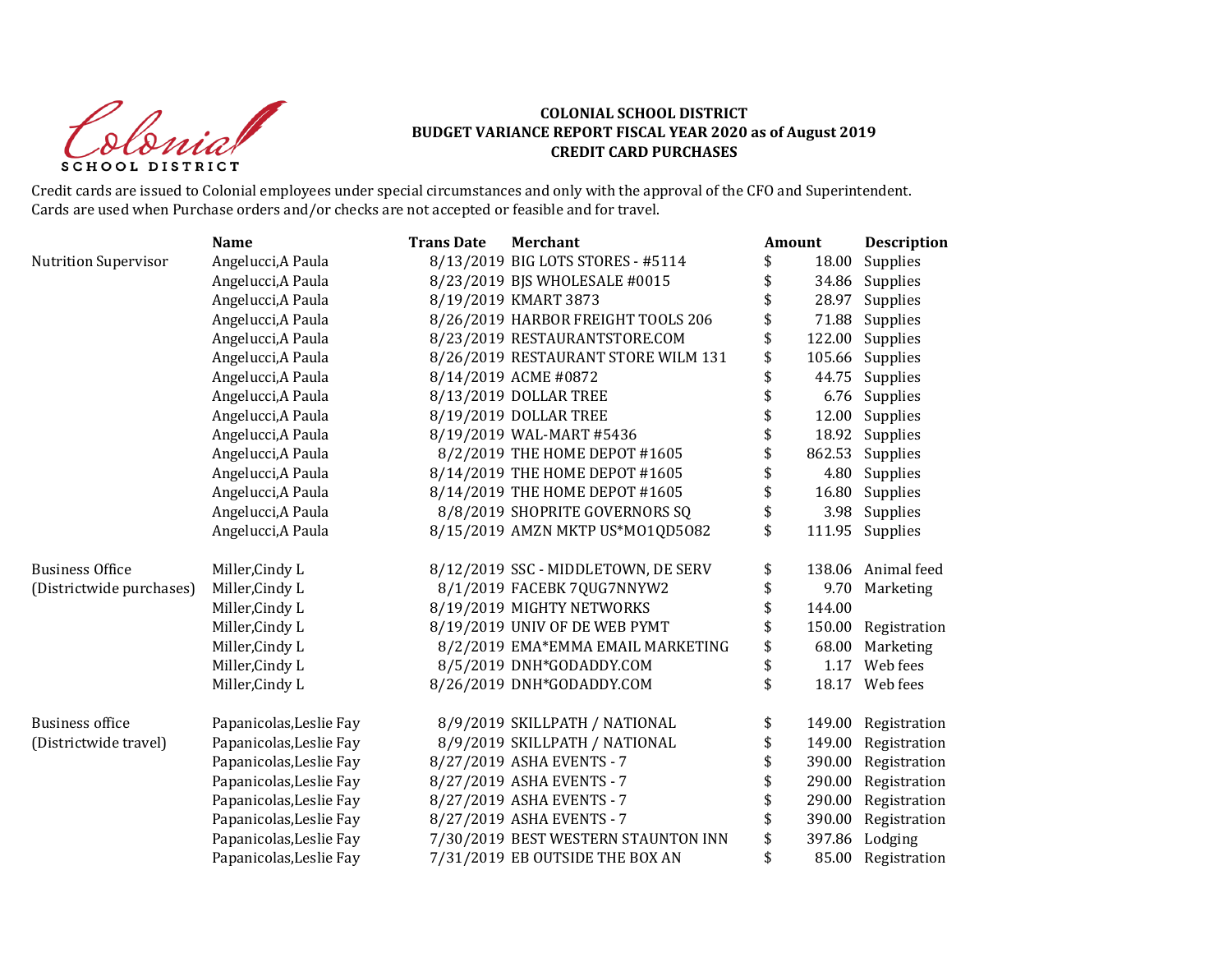Colonial SCHOOL DISTRICT

# **COLONIAL SCHOOL DISTRICT BUDGET VARIANCE REPORT FISCAL YEAR 2020 as of August 2019 CREDIT CARD PURCHASES**

Credit cards are issued to Colonial employees under special circumstances and only with the approval of the CFO and Superintendent. Cards are used when Purchase orders and/or checks are not accepted or feasible and for travel.

|                              | <b>Name</b>             | <b>Trans Date</b> | <b>Merchant</b>                  | <b>Amount</b>          | Description  |
|------------------------------|-------------------------|-------------------|----------------------------------|------------------------|--------------|
| <b>Business office</b>       | Papanicolas, Leslie Fay |                   | 7/31/2019 NORTHEAST FOUNDATION F | \$<br>729.00           | Registration |
| (Districtwide travel)        | Papanicolas, Leslie Fay |                   | 7/31/2019 NORTHEAST FOUNDATION F | \$<br>729.00           | Registration |
|                              | Papanicolas, Leslie Fay |                   | 7/31/2019 NORTHEAST FOUNDATION F | \$<br>729.00           | Registration |
|                              | Papanicolas, Leslie Fay |                   | 7/31/2019 NORTHEAST FOUNDATION F | \$<br>729.00           | Registration |
|                              | Papanicolas, Leslie Fay |                   | 7/31/2019 NORTHEAST FOUNDATION F | \$<br>729.00           | Registration |
|                              | Papanicolas, Leslie Fay |                   | 8/1/2019 NORTHEAST FOUNDATION F  | 729.00                 | Registration |
|                              | Papanicolas, Leslie Fay |                   | 8/9/2019 NORTHEAST FOUNDATION F  | \$<br>729.00           | Registration |
|                              | Papanicolas, Leslie Fay |                   | 8/9/2019 NORTHEAST FOUNDATION F  | \$<br>729.00           | Registration |
|                              | Papanicolas, Leslie Fay |                   | 8/9/2019 NORTHEAST FOUNDATION F  | \$<br>729.00           | Registration |
|                              | Papanicolas, Leslie Fay |                   | 8/12/2019 NORTHEAST FOUNDATION F | \$<br>729.00           | Registration |
|                              | Papanicolas, Leslie Fay |                   | 8/12/2019 NORTHEAST FOUNDATION F | \$<br>729.00           | Registration |
|                              | Papanicolas, Leslie Fay |                   | 8/12/2019 NORTHEAST FOUNDATION F | \$<br>729.00           | Registration |
|                              | Papanicolas, Leslie Fay |                   | 8/12/2019 NORTHEAST FOUNDATION F | \$<br>729.00           | Registration |
|                              | Papanicolas, Leslie Fay |                   | 8/5/2019 HYATT HOTELS            | \$<br>1,206.44         | Lodging      |
|                              | Papanicolas, Leslie Fay |                   | 8/5/2019 HYATT HOTELS            | \$<br>1,253.00         | Lodging      |
|                              | Papanicolas, Leslie Fay |                   | 8/5/2019 HYATT HOTELS            | \$<br>1,253.00         | Lodging      |
|                              | Papanicolas, Leslie Fay |                   | 8/5/2019 HYATT HOTELS            | \$<br>1,206.44 Lodging |              |
| <b>Technology Supervisor</b> | Smallwood, Philip Lee   | 8/26/2019 STAPLES | 00115287                         | \$<br>79.98            | Supplies     |
|                              | Smallwood, Philip Lee   |                   | 8/2/2019 DIGITALOCEAN.COM        | 27.48                  | Web fees     |
|                              | Smallwood, Philip Lee   |                   | 8/23/2019 THE HOME DEPOT #1605   | 79.97                  | Supplies     |
|                              | Smallwood, Philip Lee   |                   | 7/31/2019 AMZN MKTP US*MA67N2EE1 | \$<br>219.95           | Supplies     |
|                              | Smallwood, Philip Lee   |                   | 8/8/2019 AMZN MKTP US*MA5N66Q81  | \$<br>58.50            | Supplies     |
|                              | Smallwood, Philip Lee   |                   | 8/12/2019 AMZN MKTP US*MA2IH0WH2 | \$<br>219.63           | Supplies     |
|                              | Smallwood, Philip Lee   |                   | 8/15/2019 VUE*COMPTIA MRKETPLCE  | 339.00                 | Supplies     |
|                              | Smallwood, Philip Lee   |                   | 8/15/2019 AMAZON.COM*MO8OR0F82   | 594.60                 | Supplies     |
|                              | Smallwood, Philip Lee   |                   | 8/20/2019 AMZN MKTP US*M05HH2ZM1 | \$<br>113.38           | Supplies     |
| <b>TOTAL</b>                 |                         |                   |                                  | \$<br>20,262.19        |              |